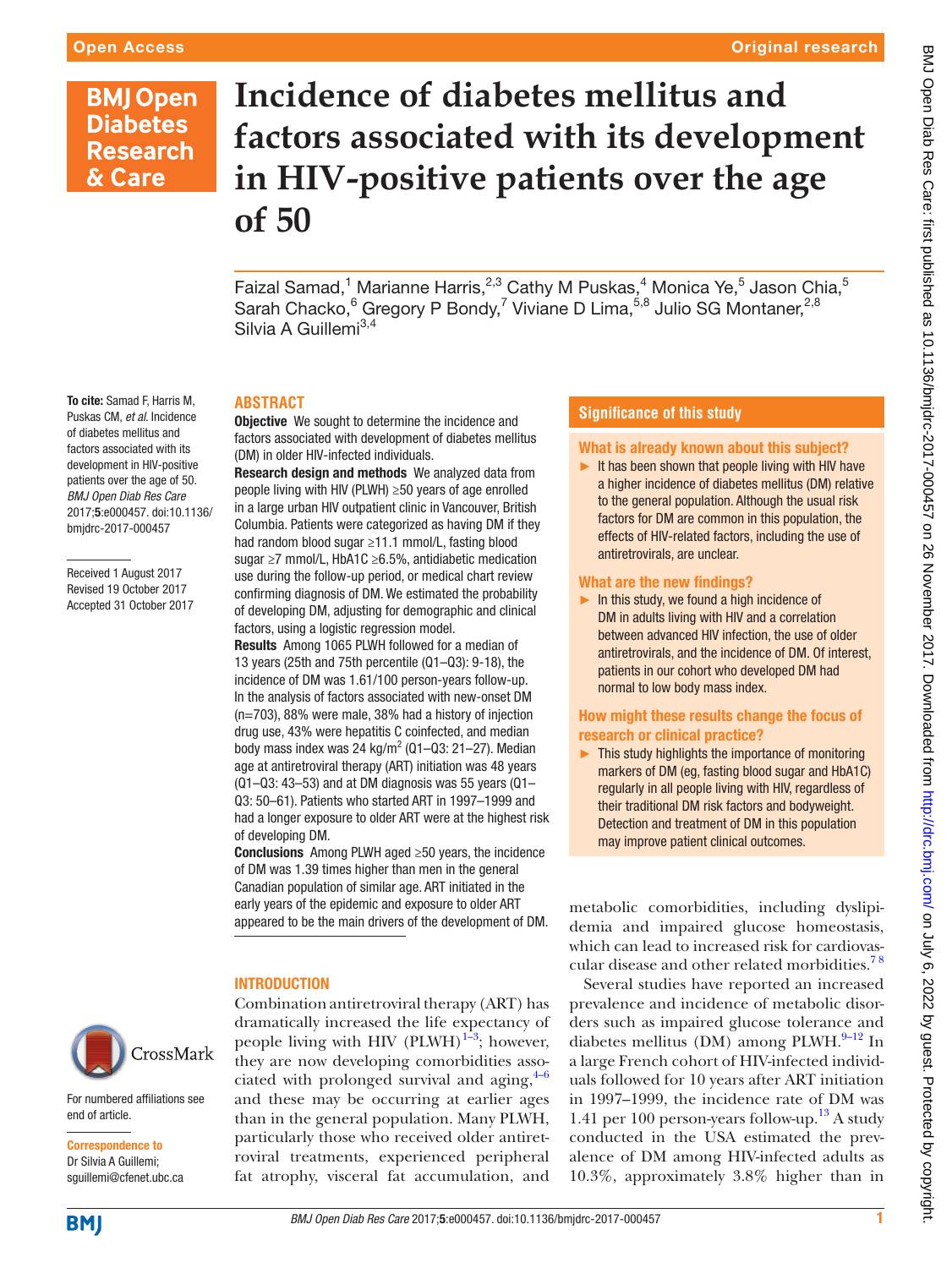the non-HIV-infected population. Their data suggested that DM in this population developed at an earlier age and in the absence of obesity.<sup>[14](#page-7-5)</sup>

Several factors have been associated with the development of DM in the HIV-infected population. Soon after the introduction of first-generation HIV protease inhibitors (PIs) in 1996, PLWH were found to have a higher incidence of metabolic disorders including  $DM^{13}$  <sup>15</sup>; however, other ART agents including non-nucleoside reverse transcriptase inhibitors (NNRTIs) and factors like aging, male sex, obesity, non-white ethnicity, family history, and hepatitis C coinfection may also contribute to DM in the HIV population.<sup>7</sup> <sup>16-17</sup> Only recently, with more HIV-infected patients living longer lives, have we been able to better observe age-related comorbidities, their expression, and outcomes in this population.

The objective of this retrospective study was to determine the incidence of DM in an aging HIV population attending the largest outpatient HIV clinic in British Columbia, Canada, and determine which traditional and HIV-related factors were associated with the development of DM.

# Research design and methods Study patients

The British Columbia Centre for Excellence in HIV/ AIDS (BC-CfE) distributes ART agents at no cost to all eligible PLWH in the province through its Drug Treat-ment Program (DTP), as described in detail elsewhere.<sup>[18](#page-7-6)</sup> Prescription of ART follows BC-CfE treatment guidelines that are regularly updated and generally remain consistent with international treatment guidelines.<sup>[19](#page-7-7)</sup>

We examined data from the BC-CfE DTP database for all HIV-positive adults enrolled in an urban outpatient HIV clinic at St. Paul's Hospital in Vancouver, British Columbia, Canada, up to 31 July 2015. DM criteria, as described below, were obtained from the Outpatient Immunodeficiency Clinic database and medical chart review. Lists of prescribed medications were obtained from a provincial pharmaceutical database. The incidence analysis included individuals who met the following criteria: ≥50 years of age at enrollment in the DTP; ART naive at enrollment, known ART start date, and initiation of ART therapy before 31 July 2015; no diagnosis of DM prior to enrollment; known DM status at ART initiation and at the end of follow-up. Patients who initiated an ART regimen containing an integrase inhibitor or a CCR5 receptor antagonist were excluded as adequate duration of follow-up data was not available for these newer drug classes. The final multivariable analysis excluded patients who started ART before 1997 and who therefore did not have plasma HIV viral load results in the period prior to starting ART.

#### Outcome measures

Our main outcome, DM diagnosis, followed the criteria of the Expert Committee on the Diagnosis and Classification

of Diabetes Mellitus.<sup>[20](#page-7-8)</sup> Patients were categorized as having DM if they had one or more of the following at least once during the follow-up period: fasting blood sugar  $\geq 7$ mmol/L, random blood sugar  $\geq 11.1$ mmol/L, glycated hemoglobin (HbA1C)≥6.5%, or if they had used one or more antidiabetic medications during the follow-up period (metformin, glyburide, glicazide, liraglutide, exenatide, sitagliptin, saxagliptin, linagliptin, dapagliflozin, canagliflozin, or insulin). Patients who were receiving metformin or liraglutide for purposes other than the treatment of DM, and did not meet any of the laboratory criteria, were excluded from the analysis. The rate of new-onset DM was defined as the number of cases of DM divided by the total number of person-years of follow-up. The follow-up period was defined as the time from initial enrollment in the DTP from 1 January 1997 onward to the date of DM diagnosis or the patients' last contact with the Outpatient Immunodeficiency Clinic up until 31 July 2015.

#### Statistical analysis

Bivariable analysis compared characteristics of patients with and without DM diagnosis during follow-up, using Kruskal-Wallis tests for continuous variables and  $\chi^2$  tests for categorical variables. A logistic regression model was used to identify sociodemographic and clinical characteristics potentially associated with DM, including sex at birth (male or female), self-identified ethnicity (Asian, black, indigenous, Hispanic, or white), history of injection drug use (yes vs no), sexual orientation (heterosexual or homosexual/bisexual), hepatitis C virus (HCV) antibody status (present vs absent), hepatitis B virus (HBV) surface antigen status (present vs absent), history of AIDS-defining illness (yes vs no), calendar year of first ART exposure (1997–1999, 2000–2004, 2005–2009, 2010–2015; intervals based on changes to the BC-CfE ART treatment guidelines), $^{21}$  main class of first ART regimen (NNRTI, PI, or other), age at HIV diagnosis  $(≥50$  or  $≤50$  years), age at ART initiation  $(≥50$  or  $≤50$  years), latest weight (kg), latest body mass index (BMI; kg/m<sup>2</sup> ), CD4 nadir (cells/mm<sup>3</sup>), CD4 count at ART initiation (cells/mm<sup>3</sup>), proportion of follow-up time receiving ART agents, and proportion of time with plasma viral load ≥500copies/ mL. A backward stepwise selection was used to build the multivariable model, using variables with bivariate association.[22](#page-7-10) The selection of variables was based on Akaike information criteria and type III P value, which considers the best explanatory model and the best goodness of fit for model selection. Statistical analyses were conducted using SAS software V.9.4.

# **RESULTS**

From a total of 4130 PLWH enrolled at the clinic between 1997 and 2015, 1065 met the inclusion criteria for this study, while 703 individuals remained in the final multivariable analysis ([figure](#page-2-0) 1). Among the 1065 PLWH included in the incidence analysis, there were 235 new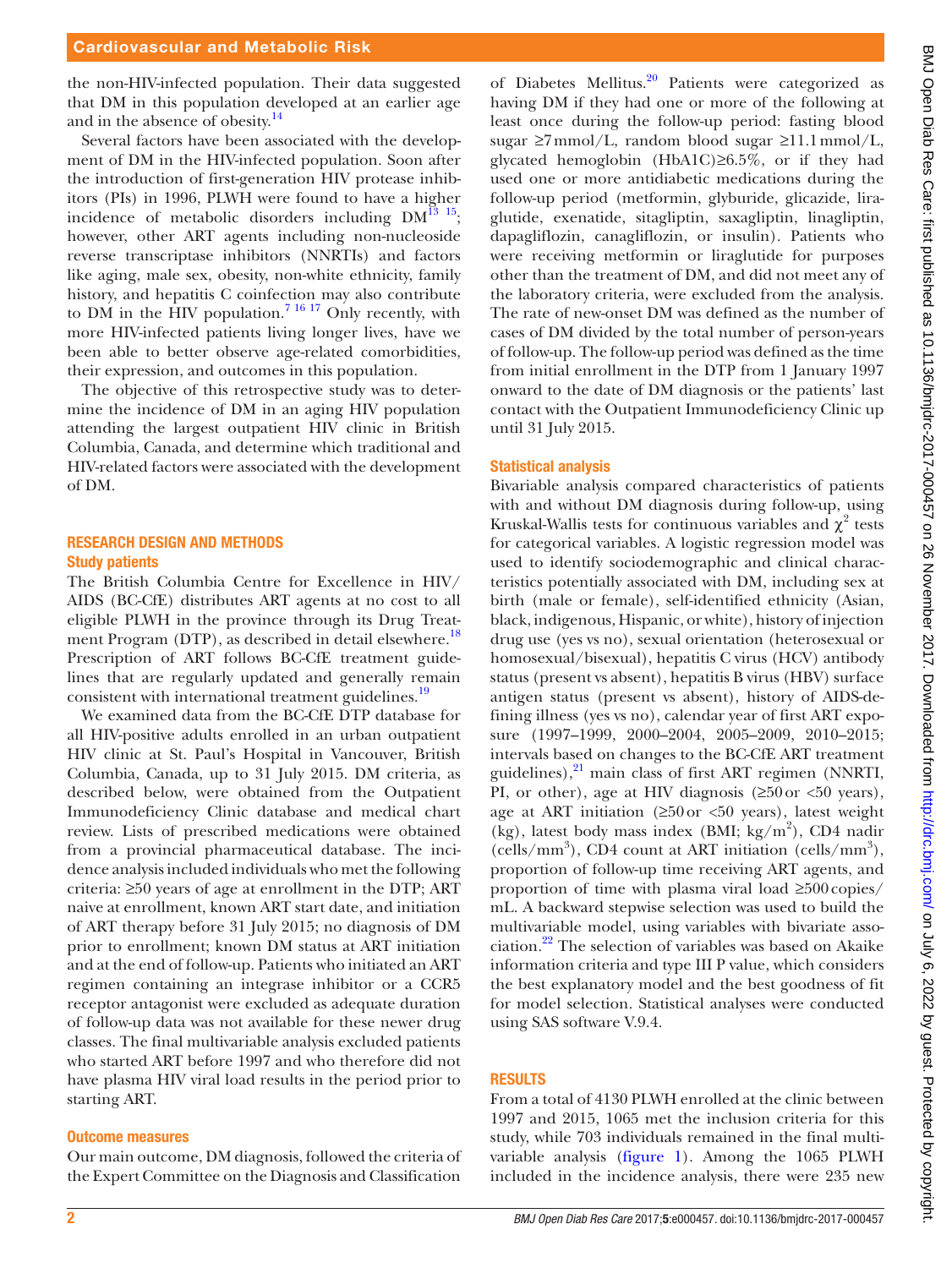Total PLWH enrolled in the clinic between Jan 1, 1997 and Jul 31, 2015 (n=4,130)



<span id="page-2-0"></span>Figure 1 Exclusion criteria and final study sample of people living with HIV (PLWH) enrolled in a large urban HIV clinic in British Columbia, Canada, between 1 January 1997 and 31 July 2015. ART, antiretroviral therapy; DM, diabetes mellitus.

diagnoses of DM during a median of 13 years of follow-up (quartile 1–quartile 3 (Q1–Q3): 9–18 years), representing an incidence rate of 1.61 new cases per 100 person-years of follow-up. Among the 703 patients included in the bivariable and multivariable analysis, 132 (19%) developed DM [\(table](#page-3-0) 1). Among the patients who developed DM, 47 (36%) had HbA1C results on file; their median HbA1C was 5.80%, mean 6.16 (Q1–Q3: 5.3%–6.6%). The cohort was primarily male at birth (89%) and of white ethnicity (73%). Most patients were diagnosed with HIV and started ART at age  $<50$  years (71% and 64%, respectively). HCV coinfection was present in 43%, HBV coinfection in 8%, and 38% had a history of injection drug use. Nearly one-third (31%) had a previous AIDS-defining illness at the end of study follow-up. Of the 703 patients included in the final multivariable analysis, 94 (13%) died and 23 (3%) moved out of the province and were thus lost to follow-up.

As shown in [table](#page-3-0) 1, the frequency of new-onset DM did not differ significantly between patients diagnosed with HIV before the age of 50 years and those diagnosed at the age of 50 years or older (19% vs 19%, respectively; P=0.832), or between those who started ART before or after age 50 (20% vs 17%, respectively; P=0.546). Likewise, there was no association between new-onset DM and having positive HCV antibody or HBV serology, injection drug use, ethnic group, sex at birth, latest weight,

or latest BMI. When comparing patients who developed DM with those who did not, those who developed DM had a lower CD4 nadir (80 vs 130 cells/mm<sup>3</sup>, respectively; P<0.001), lower CD4 count at or before initiation of first ART (180 vs 240 cells/mm<sup>3</sup>, respectively; P=0.016), and were less likely to have taken an NNRTI-based regimen as their first ART (15% vs  $85\%$ ; P=0.003). DM was more likely to be diagnosed among patients who started ART in the earlier eras (1997–2004) and less likely among those who started ART more recently (2010–2015; 30% vs 2%;  $P<0.001$ ).

Patients who developed DM had a shorter time from their HIV diagnosis, were younger at the end of study, spent a greater proportion of follow-up time with plasma viral load ≥500copies/mL, and had lower CD4 count at the end of follow-up compared with those who did not develop DM ([table](#page-4-0) 2).

As shown in [table](#page-5-0) 3, in the multivariable analysis, diagnosis of DM was significantly associated with earlier calendar year of first ART (1997–1999 relative to 2005– 2009; adjusted OR (AOR) 48.90; 95% CI (CI) 21.32 to 112.17) and increased length of time on ART (AOR 0.69; 95%CI 0.64 to 0.74), while CD4 nadir and proportion of follow-up time with plasma viral load ≥500copies/mL were of borderline significance.

Patients who developed DM had different exposures to particular ART agents, measured as the mean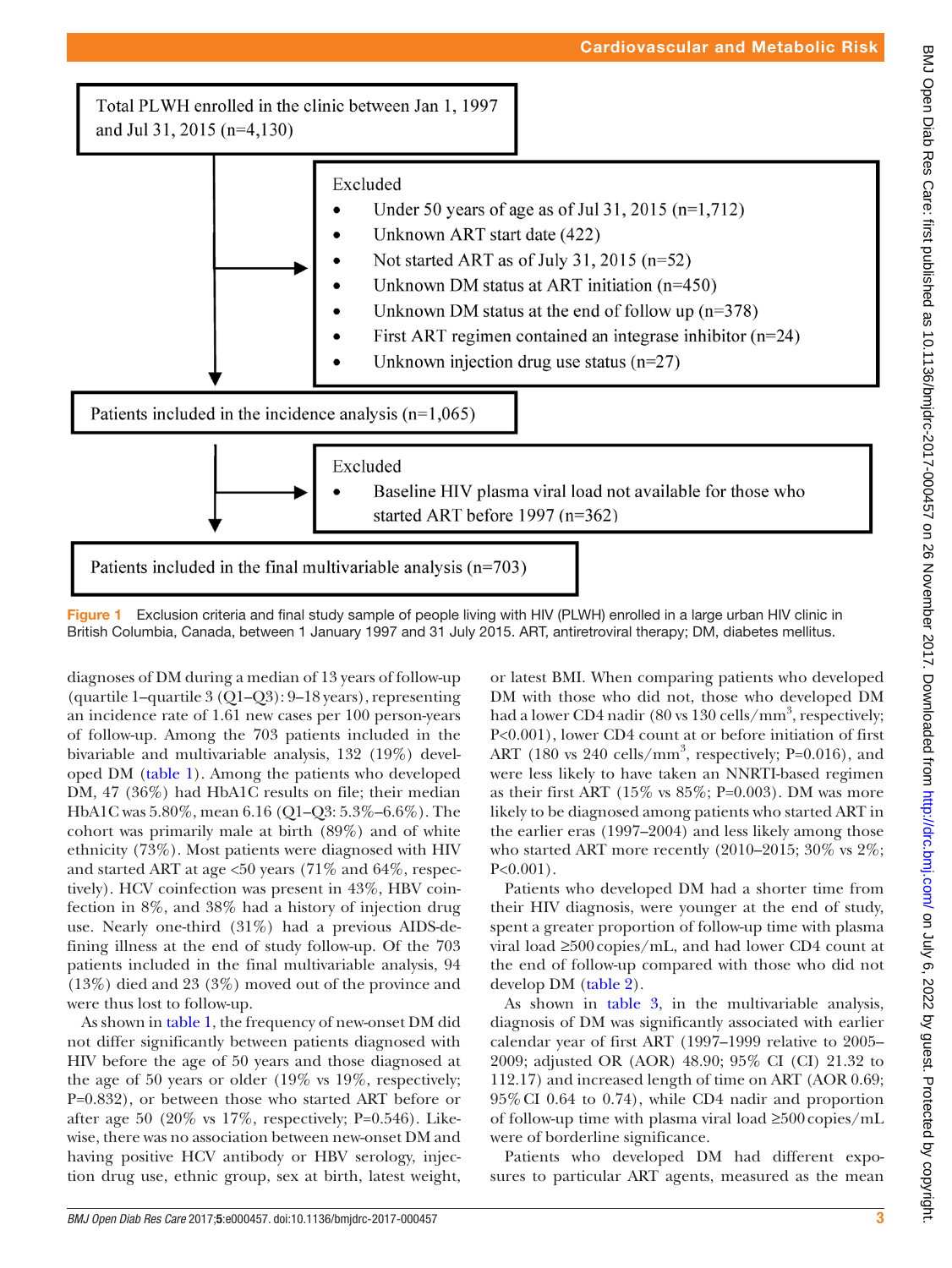<span id="page-3-0"></span>Table 1 Bivariable analysis of baseline characteristics of 703 study participants aged  $\geq$ 50 years and living with HIV included in the final analysis stratified by new-onset diabetes during follow-up

|                                                      | New-onset<br>diabetes<br>$(n=132)$ | <b>No diabetes</b><br>$(n=571)$ | P value |
|------------------------------------------------------|------------------------------------|---------------------------------|---------|
| Sex at birth; n (%)                                  |                                    |                                 |         |
| Male                                                 | 120 (19)                           | 502 (81)                        | 0.368   |
| Female                                               | 12(15)                             | 69 (85)                         |         |
| Ethnicity; n (%)                                     |                                    |                                 |         |
| Asian                                                | 14 (28)                            | 36 (72)                         | 0.132   |
| <b>Black</b>                                         | 5(21)                              | 19 (79)                         | 0.793   |
| Indigenous                                           | 20(25)                             | 61(75)                          | 0.177   |
| Hispanic                                             | 9(29)                              | 22(71)                          | 0.161   |
| White                                                | 92(18)                             | 423 (82)                        | 0.126   |
| History of IDU; n (%)                                |                                    |                                 |         |
| Yes                                                  | 53 (20)                            | 215 (80)                        | 0.620   |
| No                                                   | 79 (18)                            | 356 (82)                        |         |
| Heterosexual; n (%)                                  |                                    |                                 |         |
| Yes                                                  | 65 (21)                            | 239 (79)                        | 0.112   |
| <b>No</b>                                            | 61 (16)                            | 312 (84)                        |         |
| Homosexual/bisexual; n (%)                           |                                    |                                 |         |
| Yes                                                  | 59 (17)                            | 288 (83)                        | 0.279   |
| No                                                   | 67 (20)                            | 263 (80)                        |         |
| HCV antibody positive; n (%)                         |                                    |                                 |         |
| Yes                                                  | 64 (21)                            | 235 (79)                        | 0.144   |
| <b>No</b>                                            | 68 (17)                            | 333 (83)                        |         |
| HBV surface antigen positive; n (%)                  |                                    |                                 |         |
| Yes                                                  | 11(20)                             | 43 (80)                         | 0.720   |
| <b>No</b>                                            | 107 (19)                           | 462 (81)                        |         |
| AIDS-defining illness at the end of follow-up; n (%) |                                    |                                 |         |
| Yes                                                  | 44 (20)                            | 177 (80)                        | 0.604   |
| <b>No</b>                                            | 88 (18)                            | 394 (82)                        |         |
| Calendar year of first ART; n (%)                    |                                    |                                 |         |
| 1997-1999                                            | 60 (30)                            | 140 (70)                        | < 0.001 |
| 2000-2004                                            | 51 (27)                            | 137 (73)                        |         |
| 2005-2009                                            | 19(9)                              | 182 (91)                        |         |
| 2010-2015                                            | 2(2)                               | 112 (98)                        |         |
| Main class of first ART regimen; n (%)               |                                    |                                 |         |
| <b>NNRTI</b>                                         | 30(15)                             | 172 (85)                        | 0.003   |
| PI                                                   | 86 (19)                            | 374 (81)                        |         |
| Others                                               | 16 (39)                            | 25(61)                          |         |
| Age at HIV diagnosis, years; n (%)                   |                                    |                                 |         |
| < 50                                                 | 93 (19)                            | 407 (81)                        | 0.832   |
| $\geq 50$                                            | 39 (19)                            | 164 (81)                        |         |
| Age at ART initiation, years; n (%)                  |                                    |                                 |         |
| $50$                                                 | 88 (20)                            | 362 (80)                        | 0.546   |
| $\geq 50$                                            | 44 (17)                            | 209 (83)                        |         |

**Continued**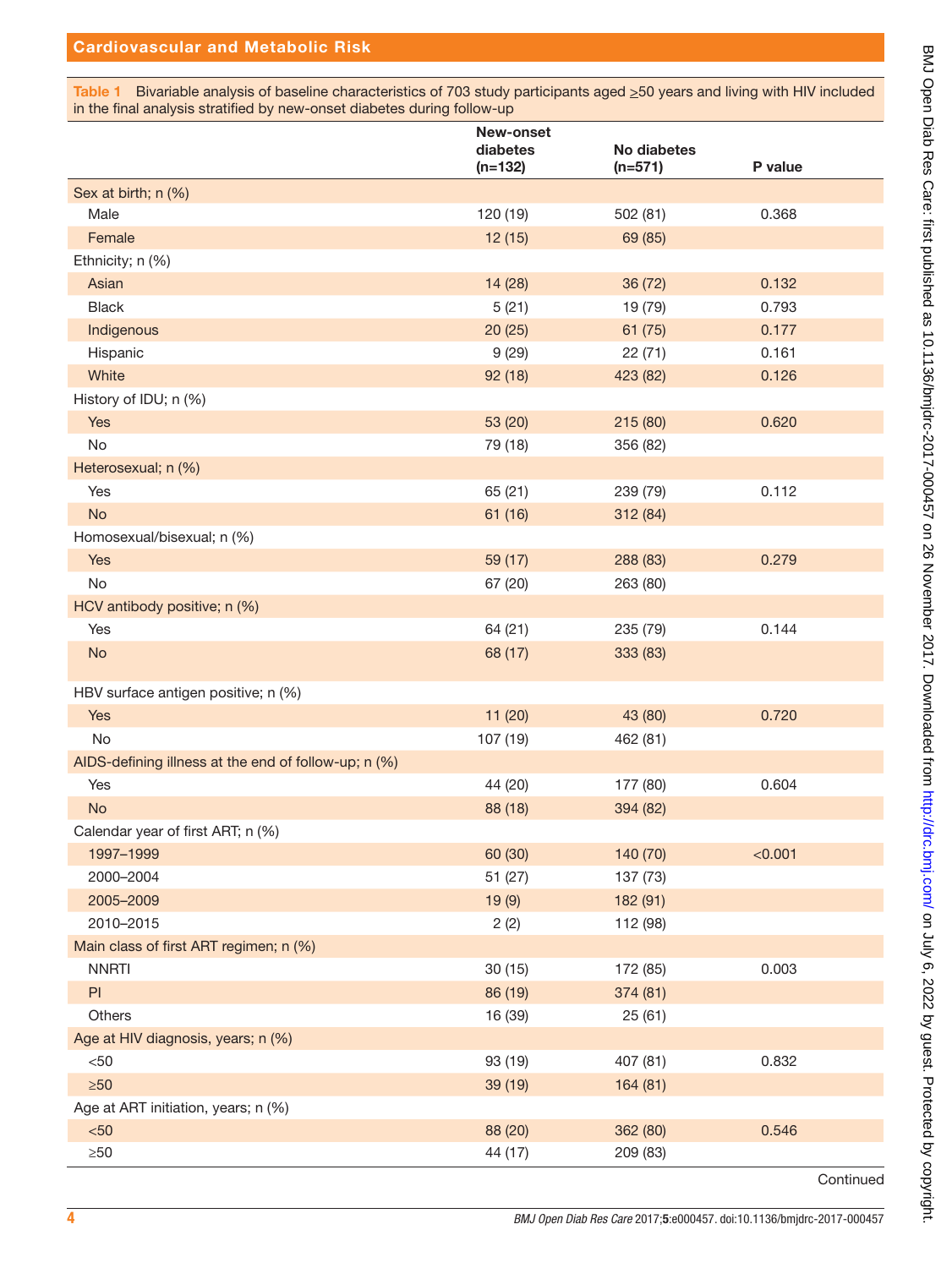| Table 1 | Continued |
|---------|-----------|
|---------|-----------|

|                                                                      | New-onset<br>diabetes<br>$(n=132)$ | No diabetes<br>$(n=571)$ | P value |  |
|----------------------------------------------------------------------|------------------------------------|--------------------------|---------|--|
| Latest weight during follow-up (kg); median (Q1-Q3)                  | 73 (66-86)                         | 72 (63-84)               | 0.122   |  |
| Latest BMI during follow-up ( $kg/m^2$ ); median (Q1-Q3)             | $25(22-28)$                        | $24(21-27)$              | 0.161   |  |
| Latest hemoglobin during follow-up (g/dL); median (Q1-Q3)            | 145 (130-157)                      | 142 (132-152)            | 0.201   |  |
| CD4 nadir (cells/mm <sup>3</sup> ); median (Q1-Q3)                   | $80(21 - 150)$                     | 130 (40-230)             | < 0.001 |  |
| CD4 count at ART initiation (cells/mm <sup>3</sup> ); median (Q1-Q3) | 180 (70-340)                       | 240 (120-370)            | 0.016   |  |
| Deceased as of 31 July 2015; $n(\%)$                                 |                                    |                          |         |  |
| <b>Yes</b>                                                           | 20(21)                             | 74 (79)                  | 0.481   |  |
| No.                                                                  | 112 (18)                           | 497 (82)                 |         |  |

Ethnic groups are not mutually exclusive and were unknown in some cases. Other first classes of ART regimen: NRTI only including zidovudine/lamivudine, stavudine/lamivudine, or other NRTI-only regimen (n=33; 80%) and regimens including both an NNRTI and a PI (n=8; 20%).

ART, antiretroviral therapy; BMI, body mass index; HBV, hepatitis B virus; HCV, hepatitis C virus; IDU, injection drug use; NNRTI, nonnucleotide reverse transcriptase inhibitor; PI, protease inhibitor; Q1–Q3, 25th and 75th percentile.

proportion of time during follow-up that the individual was on the medication, compared with those who did not develop DM ([table](#page-5-1) 4). Patients who developed DM had a greater proportion of follow-up time exposed to stavudine, zidovudine, didanosine, indinavir, nelfinavir, and lopinavir, and a smaller proportion of time exposed to atazanavir, tenofovir disoproxil fumarate, lamivudine or emtricitabine, and darunavir. However, the mean proportion of follow-up time on NNRTIs did not differ between those who developed DM and those who did not (23.3% vs 28.3%; P=0.31; not shown).

#### **CONCLUSIONS**

In this cohort of 1065 of PLWH, aged 50 years and older followed for a median of 13 years, the incidence of DM was 1.61 cases per 100 person-years, 1.39 times higher than the rate among men in the general Canadian population of similar age (1.16 cases per 100 personyears among men, and 0.99 cases per 100 person-years for men and women combined). $^{23}$  $^{23}$  $^{23}$  ART initiation in

earlier eras (1997–2004), earlier calendar year of first ART, and increased length of time on ART were strongly associated with the incidence of DM in this population. Greater proportion of follow-up time with plasma viral load ≥500 copies/mL and lower CD4 count at the end of follow-up were associated with higher incidence of DM in the univariable analysis, but not in the adjusted model.

Recent studies have reported a higher incidence of DM in PLWH receiving combination ART compared with their HIV-negative counterparts.<sup>[14 17](#page-7-5)</sup> The incidence of DM among HIV patients in the Multicenter AIDS Cohort Study was  $4.7$  cases per 100 person-years of follow-up,  $24$ whereas in the APROCO study it was 1.4 cases per 100 person-years of follow-up.<sup>13</sup> These differences in DM incidence could be related to sample size and the demographic composition of the different cohorts. In our study, the incidence of new-onset DM peaked in those who initiated ART in 1997–1999 when patients were treated with older ART agents. In 2000, the incidence of DM started to drop dramatically with the introduction of

<span id="page-4-0"></span>

| Characteristics of the study population (n=703) at the end of the follow-up period (31 July 2015)<br>Table 2   |                                    |                          |         |  |  |  |
|----------------------------------------------------------------------------------------------------------------|------------------------------------|--------------------------|---------|--|--|--|
|                                                                                                                | New cases of diabetes<br>$(n=132)$ | No diabetes<br>$(n=571)$ | P value |  |  |  |
| Age at diabetes diagnosis or the end of study (years);<br>median $(Q1-Q3)$                                     | $55(50-61)$                        | $56(53-61)$              | < 0.001 |  |  |  |
| CD4 count at the end of follow-up<br>(cells/mm <sup>3</sup> ); median (Q1-Q3)                                  | 395 (260-615)                      | 530 (350-720)            | < 0.001 |  |  |  |
| Time from antiretroviral therapy initiation to develop<br>diabetes or the end of study (years); median (Q1-Q3) | $7.9(5.6 - 10.6)$                  | $9.3(5.7-13.5)$          | 0.005   |  |  |  |
| Time from HIV diagnosis to develop diabetes or the end<br>of study (years); median (Q1-Q3)                     | $9.0(6.2 - 11.6)$                  | $11.8(7.8 - 16.2)$       | < 0.001 |  |  |  |
| Proportion of follow-up time with plasma viral<br>load $\geq$ 500 copies/mL; median (Q1-Q3)                    | 16% (6-36)                         | $7\%$ (2-25)             | < 0.001 |  |  |  |
|                                                                                                                |                                    |                          |         |  |  |  |

Q1–Q3, 25th and 75th percentile.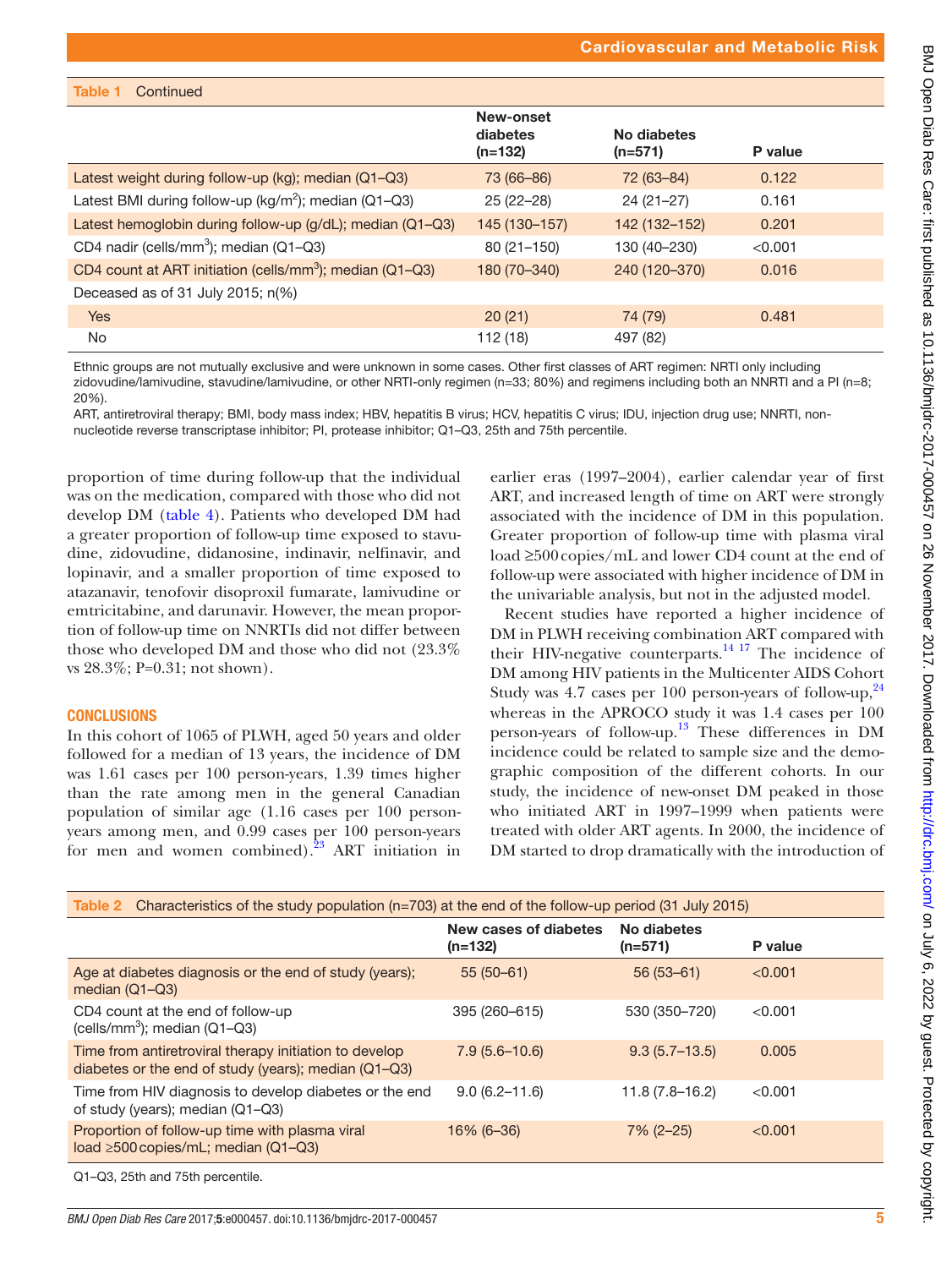# Cardiovascular and Metabolic Risk

<span id="page-5-0"></span>Table 3 Univariable and multivariable logistic regression model of clinical characteristics associated with incidence of diabetes (n=703)

|                                                                                                                                 | <b>OR</b>                      | <b>Adjusted OR</b>      |
|---------------------------------------------------------------------------------------------------------------------------------|--------------------------------|-------------------------|
|                                                                                                                                 | (95% CI)                       | (95% CI)                |
| Sex at birth                                                                                                                    |                                |                         |
| Female                                                                                                                          | 0.73 (0.38 to 1.39)            | 0.53 (0.23 to 1.22)     |
| Male (ref)                                                                                                                      | 1.00                           | 1.00                    |
| Calendar year of first antiretroviral therapy                                                                                   |                                |                         |
| 1997-1999                                                                                                                       | 4.11 (2.34 to 7.19)            | 48.90 (21.32 to 112.17) |
| 2000-2004                                                                                                                       | 3.57 (2.01 to 6.32)            | 7.22 (3.7 to 14.1)      |
| 2005-2009 (ref)                                                                                                                 | 1.00                           | 1.00                    |
| 2010-2015                                                                                                                       | 0.17 (0.04 to 0.75)            | 0.05 (0.01 to 0.24)     |
| CD4 nadir (per 100 cells/mm <sup>3</sup> increase)                                                                              | 0.64 (0.53 to 0.78)            | 0.79 (0.61 to 1.02)     |
| Time from antiretroviral therapy initiation to either the date of<br>diabetes diagnosis or the end of study (per year increase) | 0.94 (0.90 to 0.98)            | 0.69 (0.64 to 0.74)     |
| Proportion of follow-up time with plasma viral<br>load ≥500 copies/mL (per 10% increase)                                        | 1.12 (1.04 to 1.22)            | $0.93$ (0.83 to 1.03)   |
| Proportion of follow-up time on antiretroviral therapy agents<br>(per 10% increase)                                             |                                |                         |
| Stavudine                                                                                                                       | 1.39 (1.27 to 1.53)            | Not selected            |
| Zidovudine                                                                                                                      | 1.19 (1.08 to 1.31)            |                         |
| Lopinavir                                                                                                                       | 1.19 (1.11 to 1.28)            |                         |
| Indinavir                                                                                                                       | 1.44 (1.20 to 1.73)            |                         |
| Saquinavir                                                                                                                      | 1.17 $(0.94 \text{ to } 1.46)$ |                         |
| Nelfinavir                                                                                                                      | 1.63 (1.19 to 2.24)            |                         |

<span id="page-5-1"></span>

|  |  | Table 4 Proportion of time $(\%)$ on antiretroviral agents during follow-up (n=703) |  |  |
|--|--|-------------------------------------------------------------------------------------|--|--|
|  |  |                                                                                     |  |  |

|                                                       | Proportion of follow-up time<br>$(\%)$ ; no diabetes (n=571) | Proportion of follow-up time<br>$(\%)$ ; with diabetes (n=132) |         |
|-------------------------------------------------------|--------------------------------------------------------------|----------------------------------------------------------------|---------|
| <b>Antiretroviral agents</b>                          | Mean (SD)                                                    | Mean (SD)                                                      | P value |
| Nucleoside reverse transcriptase<br><i>inhibitors</i> |                                                              |                                                                |         |
| Stavudine                                             | 7.2(14.6)                                                    | 21.1 (26.4)                                                    | < 0.001 |
| Zidovudine                                            | 5.0(14.5)                                                    | 10.9(22.8)                                                     | 0.011   |
| Didanosine                                            | 3.6(11.0)                                                    | 11.5(21.7)                                                     | < 0.001 |
| Lamivudine or emtricitabine                           | 82.5(23.1)                                                   | 78.8 (23.2)                                                    | 0.027   |
| Abacavir                                              | 23.1 (32.7)                                                  | 16.3 (26.6)                                                    | 0.084   |
| Tenofovir disoproxil fumarate                         | 51.5(38.1)                                                   | 38.4 (33.4)                                                    | < 0.001 |
| Protease inhibitors                                   |                                                              |                                                                |         |
| Indinavir                                             | 2.1(7.5)                                                     | 6.4(15.0)                                                      | < 0.001 |
| Saquinavir                                            | 1.3(6.5)                                                     | 2.3(9.6)                                                       | 0.079   |
| <b>Nelfinavir</b>                                     | 0.6(3.5)                                                     | 2.8(11.4)                                                      | 0.033   |
| Lopinavir                                             | 9.3(21.1)                                                    | 21.1 (29.2)                                                    | < 0.001 |
| Atazanavir                                            | 38.1 (39.0)                                                  | 28.4 (33.5)                                                    | 0.021   |
| Darunavir                                             | 3.5(13.2)                                                    | 1.6(9.1)                                                       | 0.007   |

new ART regimens, and only two (1.5%) new DM cases were identified between 2010 and 2015.

Most new DM diagnoses occurred in an era when PLWH were exposed to first-generation ART agents

with significant metabolic toxicities. This is consistent with previous studies and might be related to the use of older NRTIs (eg, zidovudine, stavudine, and didanosine), which have a role in the development of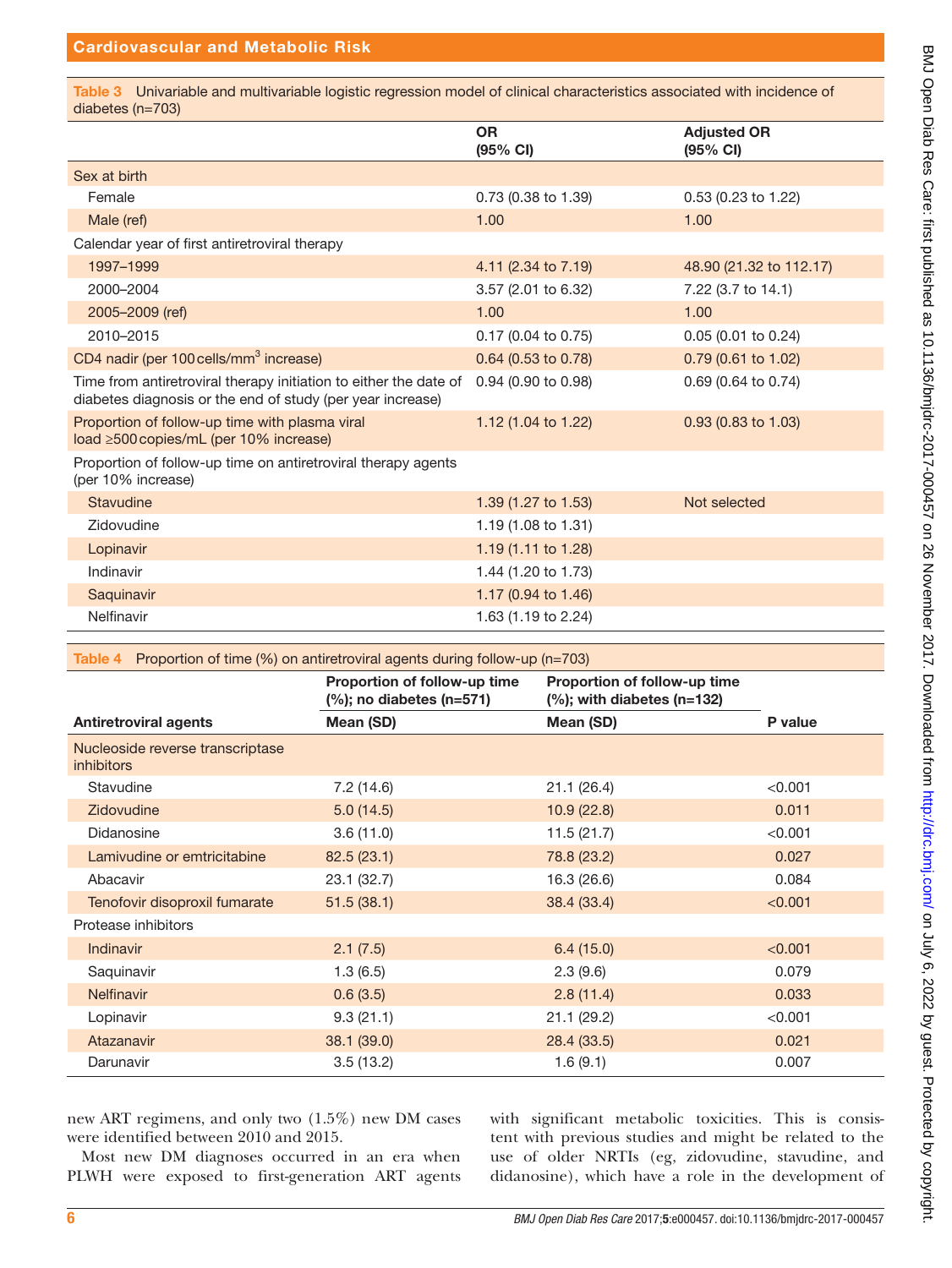insulin resistance.<sup>[13 25–29](#page-7-4)</sup> The increased lipolysis observed in patients receiving older NRTIs may lead to increased circulating free fatty acids, which may promote insulin resistance in the liver and skeletal muscle.<sup>[30](#page-8-0)</sup> On the other hand, clinical evidence for a direct effect of thymidine analogue NRTIs on insulin resistance is also emerging.<sup>31</sup>

Furthermore, we observed an association between the use of older PIs (eg, lopinavir, nelfinavir, and indinavir) and the risk of developing DM in this population. Similar findings were reported in previous studies.<sup>[24 26 32](#page-7-12)</sup> Several mechanisms have been postulated to explain how PIs may lead to insulin resistance, one of which is the effect of PIs on the glucose transporter GLUT4 and the reduction of insulin sensitivity.[33](#page-8-2) It has been proposed that acute inhibition of the high capacity GLUT4 transporter contributes to the early stages of PI-associated insulin resistance by decreasing peripheral glucose disposal.<sup>[34](#page-8-3)</sup>

Previous studies suggested that ongoing inflammation due to chronic HIV infection may contribute to the pathogenesis of  $DM<sup>13</sup>$  Although in our study there was an association between DM and indicators of more advanced HIV infection (low CD4 cell count nadir and having a plasma viral load for  $\geq 500$  copies/mL for a greater proportion of follow-up time) in the univariable model, these were only marginally significant in the multivariable model.

Although HCV coinfection has been described as a risk factor for the development of  $DM<sub>1</sub><sup>35</sup>$  we found that HCV coinfection, defined as ever having a positive HCV antibody test, was not associated with the development of DM in our HIV-positive cohort. These findings are consistent with other studies<sup>14</sup> and add support to the hypothesis that HCV infection affects the risk of DM in a complex manner. Liver fibrosis and cirrhosis, as well as other traditional risk factors, have been linked to the development of DM in HCV-infected patients.<sup>[36 37](#page-8-5)</sup>

Our study did not demonstrate a significant association between obesity (high BMI) and the incidence of new-onset DM in PLWH. Of note, the most recent BMI of patients in this study was  $24 \text{ kg/m}^2$  (median), lower than the BMI noted in other HIV cohorts (median  $26 \text{ kg/m}^2$ ).<sup>24</sup> In part this could be related to the fact that many of the patients in our cohort received older ART medications, which can cause lipoatrophy, and they also exhibited relatively advanced HIV infection (as indicated by low CD4 nadir and history of AIDS-defining illness), which is generally associated with low weight. The lower BMI in our study population (only  $24\%$  and  $8\%$  meeting criteria for overweight and obesity, respectively) differs from previous observations of a high prevalence of obesity that has been described among ART-exposed HIV-infected adults in the USA and Canada. In that cohort, after 3 years of ART, 18% of adults who were overweight at initiation of therapy had become obese, and 22% of those with a normal BMI at initiation had become overweight.<sup>38</sup> The relatively low BMI in our study population may reflect the lower proportion of individuals in the general population who are overweight or obese (31%

and 15%, respectively) within British Columbia, relative to Canada as a whole  $(33\%$  and  $20\%$ , respectively).<sup>39</sup> Lower BMI in this study may also be associated with the relatively high proportion of individuals who inject drugs (38%) as injection drug use has previously been found to be associated with lower BMI.<sup>[40](#page-8-8)</sup>

The strengths of this study are that it was conducted in a large cohort of older PLWH and used data from multiple sources to ensure as complete and accurate data collection as possible. However, certain limitations should be noted. First, the clinical data were limited and there was no information on some traditional risk factors for DM, such as family history. Likewise, while BMI was available, measures of visceral adiposity, such as waist circumference, were not collected. Fat redistribution among PLWH receiving ART can increase visceral adiposity; however, increased visceral adiposity remains associated with increased BMI and obesity within this population.[41 42](#page-8-9) Second, BMI and other clinical data were gathered in the course of routine clinical care, but not in a standardized fashion. In addition, this study did not exclude patients who may have developed latent autoimmune diabetes as an adult; as patients on insulin were included, this diagnosis cannot be excluded. While HbA1C can underestimate the diagnosis of DM in PLWH if they have anemia, due to short red blood cell life span, in this cohort the mean hemoglobin was in the normal range at  $139.8g/dL$ . It is unlikely many DM cases were overlooked since multiple other criteria (fasting glucose and pharmacological history) were used to define DM in addition to HbA1C; indeed, only one-third of those diagnosed with DM had a HbA1C result on file. Lastly, the retrospective nature of this study did not allow us to match cases to a control group.

There are important clinical implications from the findings of this study. Healthcare providers should follow existing DM and HIV treatment guidelines, $43$  which recommend that fasting blood sugar and HbA1C be obtained prior to and after starting ART. Although the ART agents currently in use are less likely to cause metabolic toxicities than the older ones, the incidence of DM is relatively high in the general population and even higher in patients infected with HIV. These findings also support recommendations for early initiation of ART, given that patients with better immune and virological control had a lower incidence of DM.

In conclusion, the incidence of DM in this cohort of older HIV-positive patients was higher than in the general population in Canada. Longer exposure to ART agents and the use of older drugs were associated with a higher incidence of DM in our study. On the other hand, obesity, HCV coinfection, and older age were not associated with the incidence of DM in this cohort. The incidence of DM is likely to decline in PLWH who initiated ART more recently with the use of newer ART agents.

#### Author affiliations

<sup>1</sup>AIDS Research Program, St. Paul's Hospital, Vancouver, British Columbia, Canada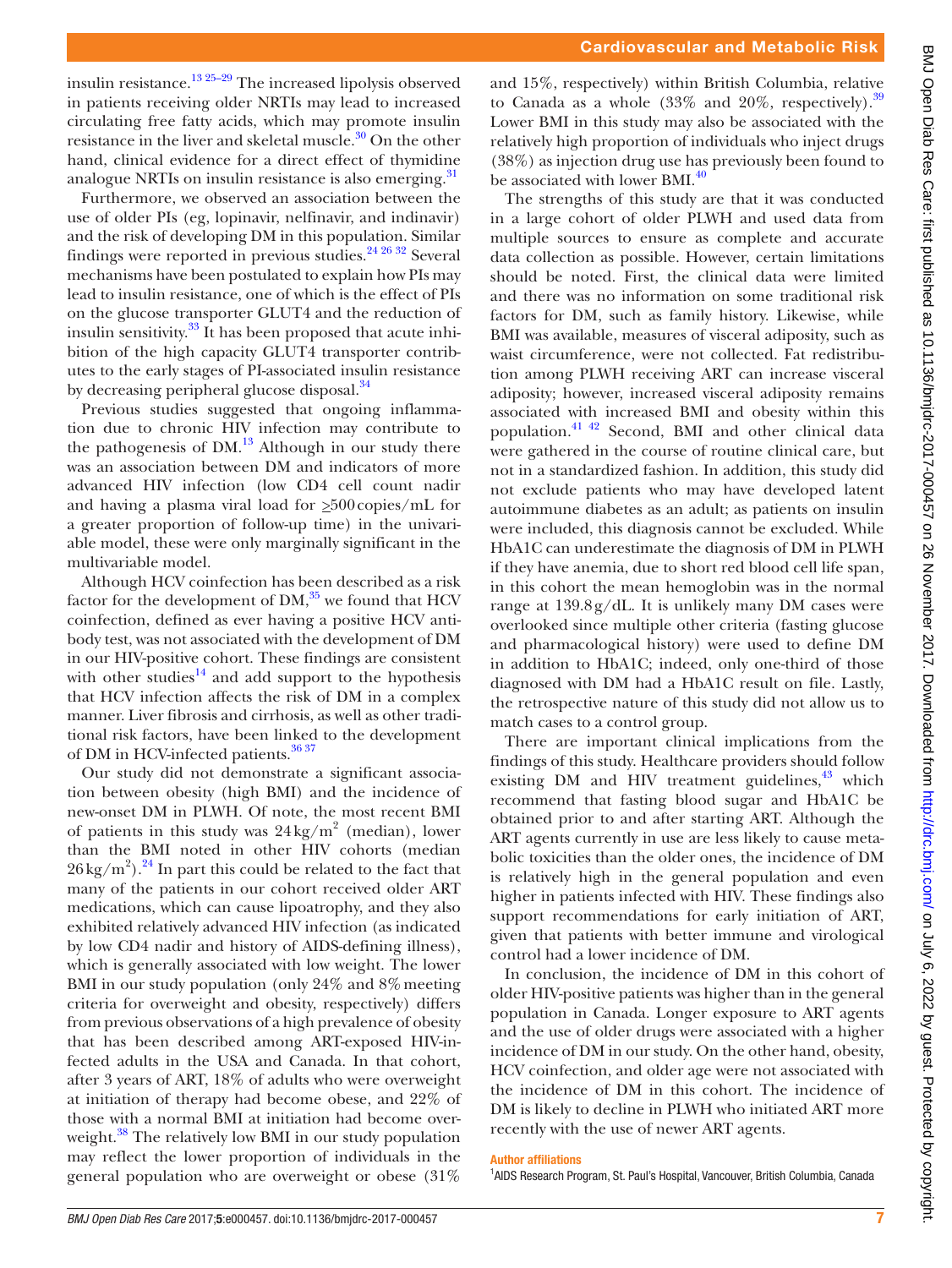<sup>2</sup> John Ruedy Immunodeficiency Clinic, British Columbia Centre for Excellence in HIV/AIDS, Vancouver, British Columbia, Canada

<sup>3</sup>Department of Family Practice, Faculty of Medicine, University of British Columbia, Vancouver, British Columbia, Canada

<sup>4</sup> Clinical Education and Training Program, British Columbia Centre for Excellence in HIV/AIDS, Vancouver, British Columbia, Canada

5 Epidemiology and Population Health, British Columbia Centre for Excellence in HIV/ AIDS, Vancouver, British Columbia, Canada

6 Norwich Medical School, University of East Anglia, Norwich, UK

 $7$ Departments of Medicine and Pathology, Faculty of Medicine, University of British Columbia, Vancouver, British Columbia, Canada

<sup>8</sup>Division of AIDS, Faculty of Medicine, University of British Columbia, Vancouver, British Columbia, Canada

Contributors Study conception and design: FS, MH, CMP, VDL and SAG. Data acquisition: SC. Data analysis: MY, JC and VDL. Data interpretation: FS, MH, CMP, MY, GPB, VDL, JSGM and SAG. Manuscript draft: FS. Critical revision for important intellectual content: FS, MH, CMP, MY, JC, SC, GPB, VDL, JSGM and SAG. Approval of final version and agreement to be accountable for all aspects of the work in ensuring that questions related to the accuracy or integrity of any part of the work are appropriately investigated and resolved: all authors.

Competing interests JSGM has received funding for clinical trials that have been paid to the institution from: the BC Ministry of Health for the STOP HIV/AIDS Initiative, NIDA-NIH (R01DA036307) for STOP HIV/AIDS in IDUs, McGill University for CTN 222 and Gladstone Institute of Virology-UCSF for Diflunisal in HIV. JSGM also reports grants from Janssen, Merck, Abbvie, Bristol-Myers Squibb, Gilead Sciences, ViiV Healthcare, outside the submitted work; he has served on the advisory boards for Teva, Gilead Sciences, and InnaVirVax. SAG reports personal fees from Gilead Sciences and ViiV Healthcare, outside the submitted work. MH reports participation in clinical trials with AbbVie, Amgen Canada and Gilead Sciences Canada, and received grants and personal fees from Gilead Sciences Canada, Merck Canada,and ViiV Healthcare, outside the submitted work. CMP reports grants from ViiV Healthcare Canada, outside the submitted work. GPB reports personal fees from Lily, Boehringer Ingelheim, Merck, AstraZeneca, Novo Nordisk, Janssen, Amgen, and Sanofi, outside the submitted work.

Ethics approval University of British Columbia/Providence Health Care Research Ethics Board (H05-50123).

Provenance and peer review Not commissioned; externally peer reviewed.

Data sharing statement All data are housed at the British Columbia Centre for Excellence in HIV/AIDS Drug Treatment Program. Requests for data access may be made to the British Columbia Centre for Excellence in HIV/AIDS Data Committee under the Director of Operations, Irene Day, <iday@cfenet.ubc.ca>.

Open Access This is an Open Access article distributed in accordance with the Creative Commons Attribution Non Commercial (CC BY-NC 4.0) license, which permits others to distribute, remix, adapt, build upon this work non-commercially, and license their derivative works on different terms, provided the original work is properly cited and the use is non-commercial. See: [http://creativecommons.org/](http://creativecommons.org/licenses/by-nc/4.0/) [licenses/by-nc/4.0/](http://creativecommons.org/licenses/by-nc/4.0/)

© Article author(s) (or their employer(s) unless otherwise stated in the text of the article) 2017. All rights reserved. No commercial use is permitted unless otherwise expressly granted.

#### **References**

- <span id="page-7-0"></span>1. Samji H, Cescon A, Hogg RS, *et al*. Closing the gap: increases in life expectancy among treated HIV-positive individuals in the United States and Canada. *[PLoS One](http://dx.doi.org/10.1371/journal.pone.0081355)* 2013;8:e81355.
- 2. Boyd MA. Improvements in antiretroviral therapy outcomes over calendar time. *[Curr Opin HIV AIDS](http://dx.doi.org/10.1097/COH.0b013e328329fc8d)* 2009;4:194–9.
- 3. Antiretroviral Therapy Cohort Collaboration. Life expectancy of individuals on combination antiretroviral therapy in high-income countries: a collaborative analysis of 14 cohort studies. *[Lancet](http://dx.doi.org/10.1016/S0140-6736(08)61113-7)* 2008;372:293–9.
- <span id="page-7-1"></span>4. Rasmussen LD, May MT, Kronborg G, *et al*. Time trends for risk of severe age-related diseases in individuals with and without HIV infection in Denmark: a nationwide population-based cohort study. *[Lancet HIV](http://dx.doi.org/10.1016/S2352-3018(15)00077-6)* 2015;2:e288–98.
- 5. Althoff KN, McGinnis KA, Wyatt CM, *et al*. Comparison of risk and age at diagnosis of myocardial infarction, end-stage renal disease,

and non-AIDS-defining cancer in HIV-infected versus uninfected adults. *[Clin Infect Dis](http://dx.doi.org/10.1093/cid/ciu869)* 2015;60:627–38.

- 6. Schouten J, Wit FW, Stolte IG, *et al*. Cross-sectional comparison of the prevalence of age-associated comorbidities and their risk factors between HIV-infected and uninfected individuals: the AGEhIV cohort study. *[Clin Infect Dis](http://dx.doi.org/10.1093/cid/ciu701)* 2014;59:1787–97.
- <span id="page-7-2"></span>7. Kalra S, Kalra B, Agrawal N, *et al*. Understanding diabetes in patients with HIV/AIDS. *[Diabetol Metab Syndr](http://dx.doi.org/10.1186/1758-5996-3-2)* 2011;3:2.
- 8. Stanley TL, Grinspoon SK. Body composition and metabolic changes in HIV-infected patients. *[J Infect Dis](http://dx.doi.org/10.1093/infdis/jis205)* 2012;205(Suppl 3):S383–90.
- <span id="page-7-3"></span>9. Butt AA, McGinnis K, Rodriguez-Barradas MC, *et al*. HIV infection and the risk of diabetes mellitus. *[AIDS](http://dx.doi.org/10.1097/QAD.0b013e32832bd7af)* 2009;23:1227–34.
- 10. Florescu D, Kotler DP. Insulin resistance, glucose intolerance and diabetes mellitus in HIV-infected patients. *Antivir Ther* 2007;12:149–62.
- 11. Samaras K. Prevalence and pathogenesis of diabetes mellitus in HIV-1 infection treated with combined antiretroviral therapy. *[J Acquir](http://dx.doi.org/10.1097/QAI.0b013e31819c291b)  [Immune Defic Syndr](http://dx.doi.org/10.1097/QAI.0b013e31819c291b)* 2009;50:499–505.
- 12. Traoré Y, Bensghir R, Ihbibane F, *et al*. Diabetes and human immunodeficiency virus infection: Epidemiological, therapeutic aspects and patient experience. *[Presse Med](http://dx.doi.org/10.1016/j.lpm.2015.06.019)* 2016;45(Pt 1):e139–43.
- <span id="page-7-4"></span>13. Capeau J, Bouteloup V, Katlama C, *et al*. Ten-year diabetes incidence in 1046 HIV-infected patients started on a combination antiretroviral treatment. *[AIDS](http://dx.doi.org/10.1097/QAD.0b013e32834e8776)* 2012;26:303–14.
- <span id="page-7-5"></span>14. Hernandez-Romieu AC, Garg S, Rosenberg ES, *et al*. Is diabetes prevalence higher among HIV-infected individuals compared with the general population? Evidence from MMP and NHANES 2009-2010. *[BMJ Open Diabetes Res Care](http://dx.doi.org/10.1136/bmjdrc-2016-000304)* 2017;5:e000304.
- 15. Levitt NS, Peer N, Steyn K, *et al*. Increased risk of dysglycaemia in South Africans with HIV; especially those on protease inhibitors. *[Diabetes Res Clin Pract](http://dx.doi.org/10.1016/j.diabres.2016.03.012)* 2016;119:41–7.
- 16. Glümer C, Carstensen B, Sandbaek A, *et al*. A Danish diabetes risk score for targeted screening: the Inter99 study. *[Diabetes Care](http://dx.doi.org/10.2337/diacare.27.3.727)* 2004;27:727–33.
- 17. Rasmussen LD, Mathiesen ER, Kronborg G, *et al*. Risk of diabetes mellitus in persons with and without HIV: a Danish nationwide population-based cohort study. *[PLoS One](http://dx.doi.org/10.1371/journal.pone.0044575)* 2012;7:e44575.
- <span id="page-7-6"></span>18. Low-Beer S, Chan K, Yip B, *et al*. Depressive symptoms decline among persons on HIV protease inhibitors. *[J Acquir Immune Defic](http://dx.doi.org/10.1097/00042560-200004010-00003)  [Syndr](http://dx.doi.org/10.1097/00042560-200004010-00003)* 2000;23:295–301.
- <span id="page-7-7"></span>19. Günthard HF, Saag MS, Benson CA, *et al*. Antiretroviral drugs for treatment and prevention of hiv infection in adults: 2016 recommendations of the international antiviral society-USA panel. *[JAMA](http://dx.doi.org/10.1001/jama.2016.8900)* 2016;316:191–210.
- <span id="page-7-8"></span>20. Goldenberg R, Punthakee Z. Canadian Diabetes Association Clinical Practice Guidelines Expert Committee. Definition, classification and diagnosis of diabetes, prediabetes and metabolic syndrome. *[Can J](http://dx.doi.org/10.1016/j.jcjd.2013.01.011)  [Diabetes](http://dx.doi.org/10.1016/j.jcjd.2013.01.011)* 2013;37(Suppl 1):S8–11.
- <span id="page-7-9"></span>21. Vella S, Schwartländer B, Sow SP, *et al*. The history of antiretroviral therapy and of its implementation in resource-limited areas of the world. *[AIDS](http://dx.doi.org/10.1097/QAD.0b013e32835521a3)* 2012;26:1231–41.
- <span id="page-7-10"></span>22. Lima VD, Bangsberg DR, Harrigan PR, *et al*. Risk of viral failure declines with duration of suppression on highly active antiretroviral therapy irrespective of adherence level. *[J Acquir Immune Defic](http://dx.doi.org/10.1097/QAI.0b013e3181f2ac87)  [Syndr](http://dx.doi.org/10.1097/QAI.0b013e3181f2ac87)* 2010;55:460–5.
- <span id="page-7-11"></span>23. Public Health Agency of Canada. *Diabetes in Canada: facts and figures from a public health perspective*. Ottawa: Public Health Agency of Canada, 2011.
- <span id="page-7-12"></span>24. Brown TT, Cole SR, Li X, *et al*. Antiretroviral therapy and the prevalence and incidence of diabetes mellitus in the multicenter AIDS cohort study. *[Arch Intern Med](http://dx.doi.org/10.1001/archinte.165.10.1179)* 2005;165:1179–84.
- 25. De Wit S, Sabin CA, Weber R, *et al*. Incidence and risk factors for new-onset diabetes in hiv-infected patients: The data collection on adverse events of anti-hiv drugs (D:A:D) study. *[Diabetes Care](http://dx.doi.org/10.2337/dc07-2013)* 2008;31:1224–9.
- 26. Ledergerber B, Furrer H, Rickenbach M, *et al*. Factors associated with the incidence of type 2 diabetes mellitus in HIV-infected participants in the Swiss HIV Cohort Study. *[Clin Infect Dis](http://dx.doi.org/10.1086/518619)* 2007;45:111–9.
- 27. Tien PC, Schneider MF, Cole SR, *et al*. Antiretroviral therapy exposure and insulin resistance in the Women's Interagency HIV study. *[J Acquir Immune Defic Syndr](http://dx.doi.org/10.1097/QAI.0b013e318189a780)* 2008;49:369–76.
- 28. Brambilla AM, Novati R, Calori G, *et al*. Stavudine or indinavircontaining regimens are associated with an increased risk of diabetes mellitus in HIV-infected individuals. *[AIDS](http://dx.doi.org/10.1097/00002030-200309050-00022)* 2003;17:1993–5.
- 29. Lo YC, Chen MY, Sheng WH, *et al*. Risk factors for incident diabetes mellitus among HIV-infected patients receiving combination antiretroviral therapy in Taiwan: a case-control study. *[HIV Med](http://dx.doi.org/10.1111/j.1468-1293.2008.00687.x)* 2009;10:302–9.